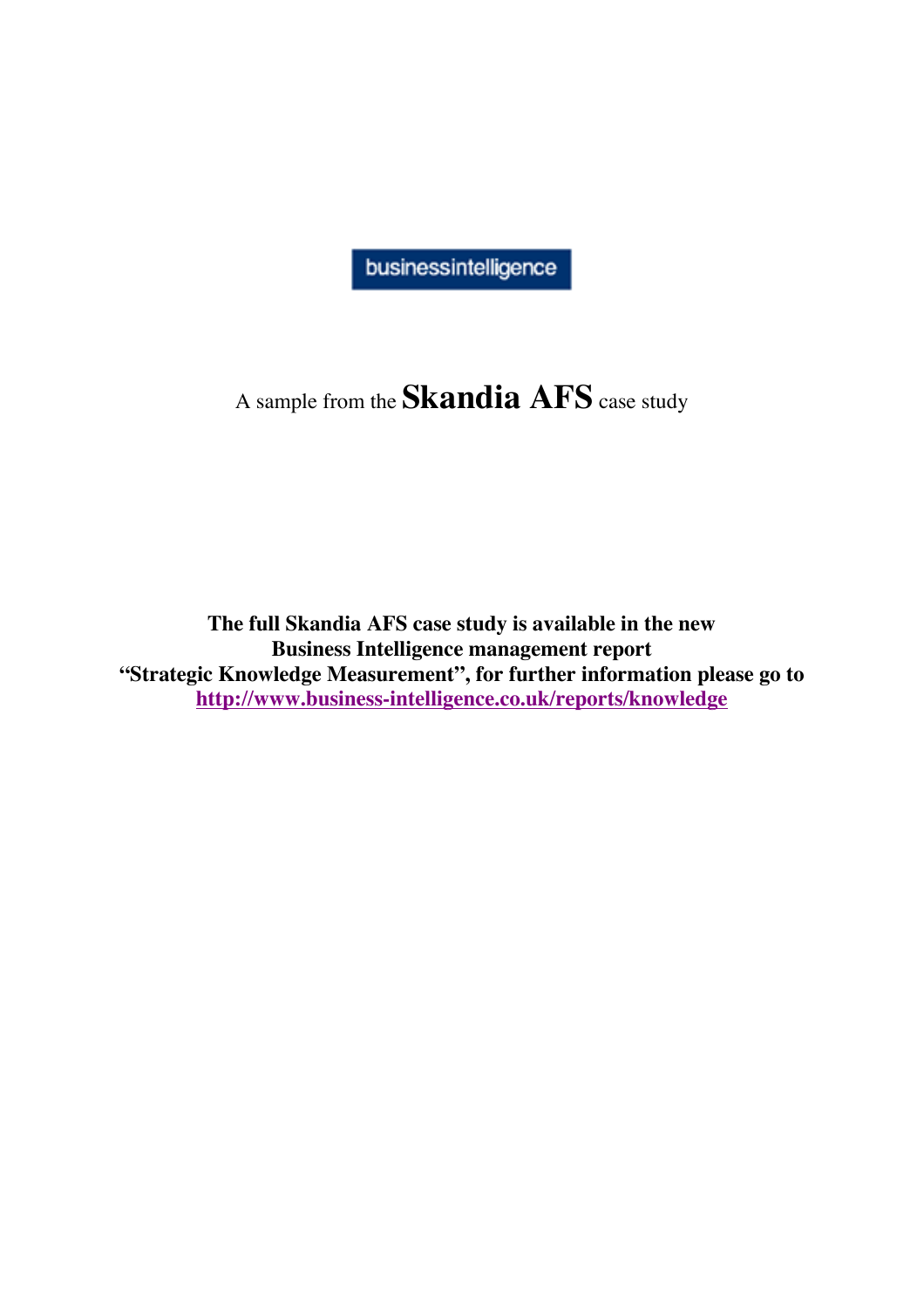## **Case Study: Skandia AFS**

We conclude this Chapter with a case study on Skandia AFS. Of all companies we encountered during this research, Skandia has done most to develop frameworks for measuring and reporting intellectual capital in a way that guides management to drive up overall corporate value. It is already influencing the debate on intellectual capital accounting and reporting. In addition, as noted elsewhere, Skandia has been pioneering intellectual capital measurement for several years, and its US Division offers a good illustration of following the Roos model.

#### **Measuring Intellectual Capital**

Skandia AFS, a financial services company based in Sweden, demonstrates leadership in the measurement of intellectual capital (IC) at the highest level. Through the enthusiasm and guidance of its one-time director of intellectual capital, Leif Edvinsson, the company has developed a business value model, its own IC tool, the Skandia Navigator, and has developed and experimented with other IC tools and methods.

Skandia operates in 25 countries with 7,500 employees and works with more than 20,000 brokers. Its current focus on intellectual capital started in earnest in 1991, with the appointment of Edvinsson as the world's first director of intellectual capital, with the mission:

"To identify and improve the visibility of intangible and non-material items; to capture and package these items and to transfer them to users; to cultivate and develop these items through training and knowledge networking; to capitalize and economize on these items through rapid recycling of knowledge and increased commercialization."

### **An Evolving Agenda**

Six stages can be traced in Skandia's focus on intellectual capital from its formal beginnings in 1991 (although the ideas had been floating around the company for several years earlier):

- 1. Missionary: sharing an understanding of the search for hidden values.
- 2. Measurement/metrics: development of the Navigator, publication of the first Intellectual Capital supplement.
- 3. Leadership: grasping the development of the different components of intellectual capital – human and structural.
- 4. Information technology: using information and communications technology effectively to identify and share knowledge.
- 5. Capitalizing: creating more financial value out of its capabilities and intangible assets.
- 6. Futurizing: creating the future and seeing the "future as an asset".

A clear driver behind Skandia's focus on intellectual capital is renewal and development for the future, as is apparent in its company reports: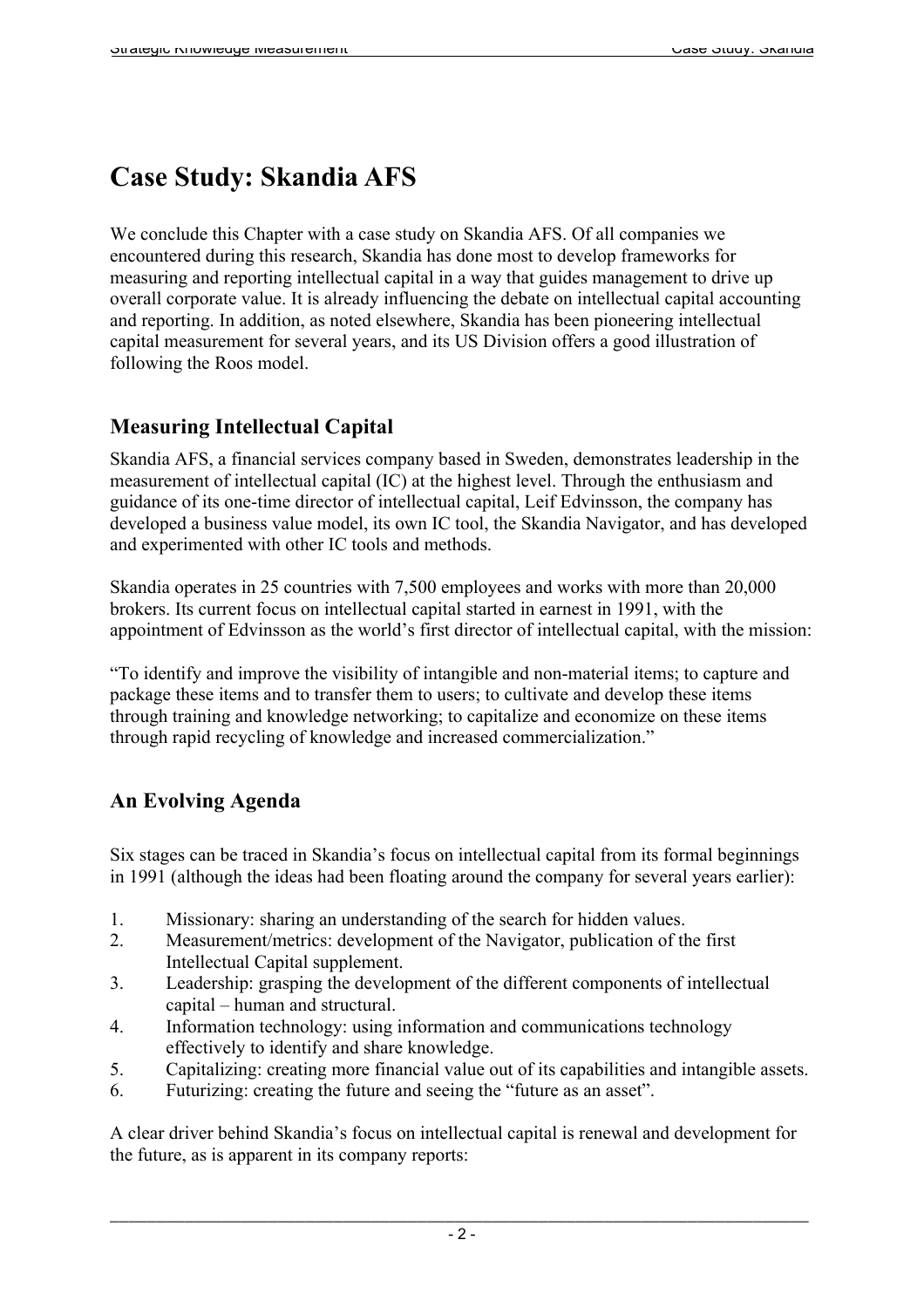"Systematic management of intellectual capital creates growth in shareholder value. This is accomplished through, among other things, the continuous recycling and creative utilization of shared knowledge and experience."

According to Edvinsson, financial measures do not help managers do this; "they are just measures you look at now and again. What you have to look for is the driving force of sustainability." This led to his work in developing new intellectual capital measures that would also challenge managers. The result has been an evolution through three generations of IC models:

- 1. The Skandia Value Scheme and the Skandia Navigator. The Value Scheme was originally depicted as a hierarchy of components that drive value but more recently simply lists the main components at the same level. Edvinsson comments that the base of the Navigator was deliberately chosen as renewal and development, representing the foundations or roots of future success. This is the place to search for leading indicators, he adds.
- 2. Flow-based models. Skandia has developed a PC system called Dolphin that allows you to track the indicators of the Navigator over time. By linking streams of incoming data in the Navigator model, managers can assess movements on a daily basis. Other models help identify the flows and processes that convert from one form of intellectual capital into another. Thus human capital becomes structural capital through codification, while financial to human capital flows occur through investment in people and training.
- 3. The IC Index™. This gives a more precise measure of intellectual capital flows over time. It is now being piloted by American Skandia. By tracking the index over the previous three years it starts to give a visual indication of the sources and flows of intellectual capital. Within Skandia they see the IC Index<sup>™</sup> performing two roles – internal guidance for management decisions and external reporting to industry analysts.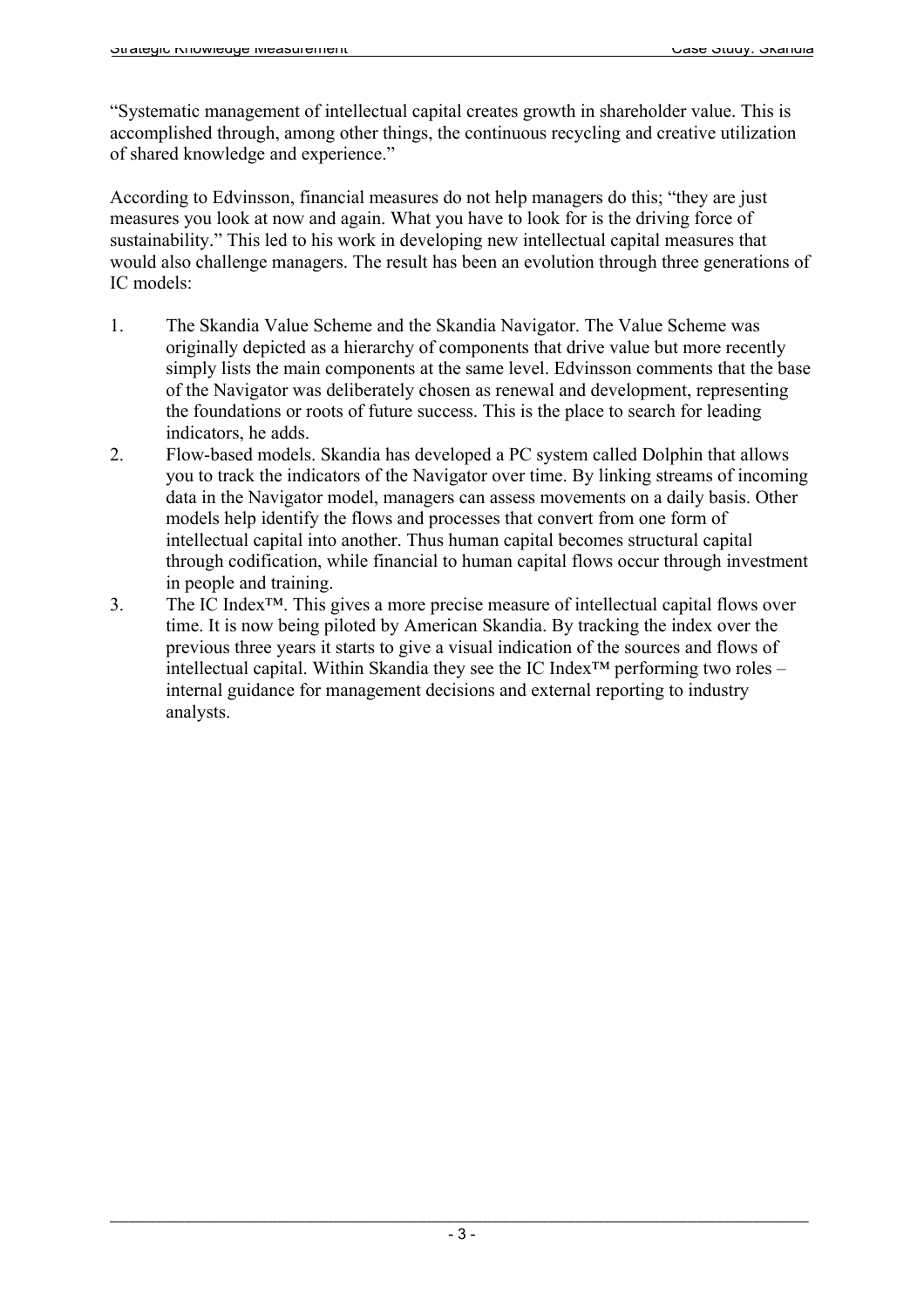

The Skandia Value Scheme

| <b>Customer Capital</b> | <b>Organizational Capital</b> | Human Capital |
|-------------------------|-------------------------------|---------------|
| Customer base           | Process Capital               | Competence    |
| Customer relationships  | Culture                       | Relationships |
| Customer potential      | <b>Innovation Capital</b>     | Values        |
|                         |                               |               |

Skandia Value Scheme components as described in 1998 IC Report.<sup>X271</sup>

Innovation capital includes trademarks, patents, knowledge recipes and business secrets.

#### **Development of the Navigator**

The Navigator started with Skandia's focus on the drivers for growth and renewal, those 'hidden values' that were not traditionally recorded in the company's annual reports:

"We operate in ten countries. We looked at the hidden values that we had. We found we had trademarks, concessions, customer databases, distribution systems, fund management systems, IT systems, core competencies, key persons, alliances and structures. Actually we identified over 50 such hidden sources. None are found in traditional accounting systems."

These factors were grouped into the components of intellectual capital of the Skandia Value Scheme. This led to the development of a prototype IC report internally. The work came to fruition and visibility in a separately published supplement to Skandia's 1994 annual report. It introduced the measures behind the Navigator and gave examples from the business of new non-financial measures in four groups: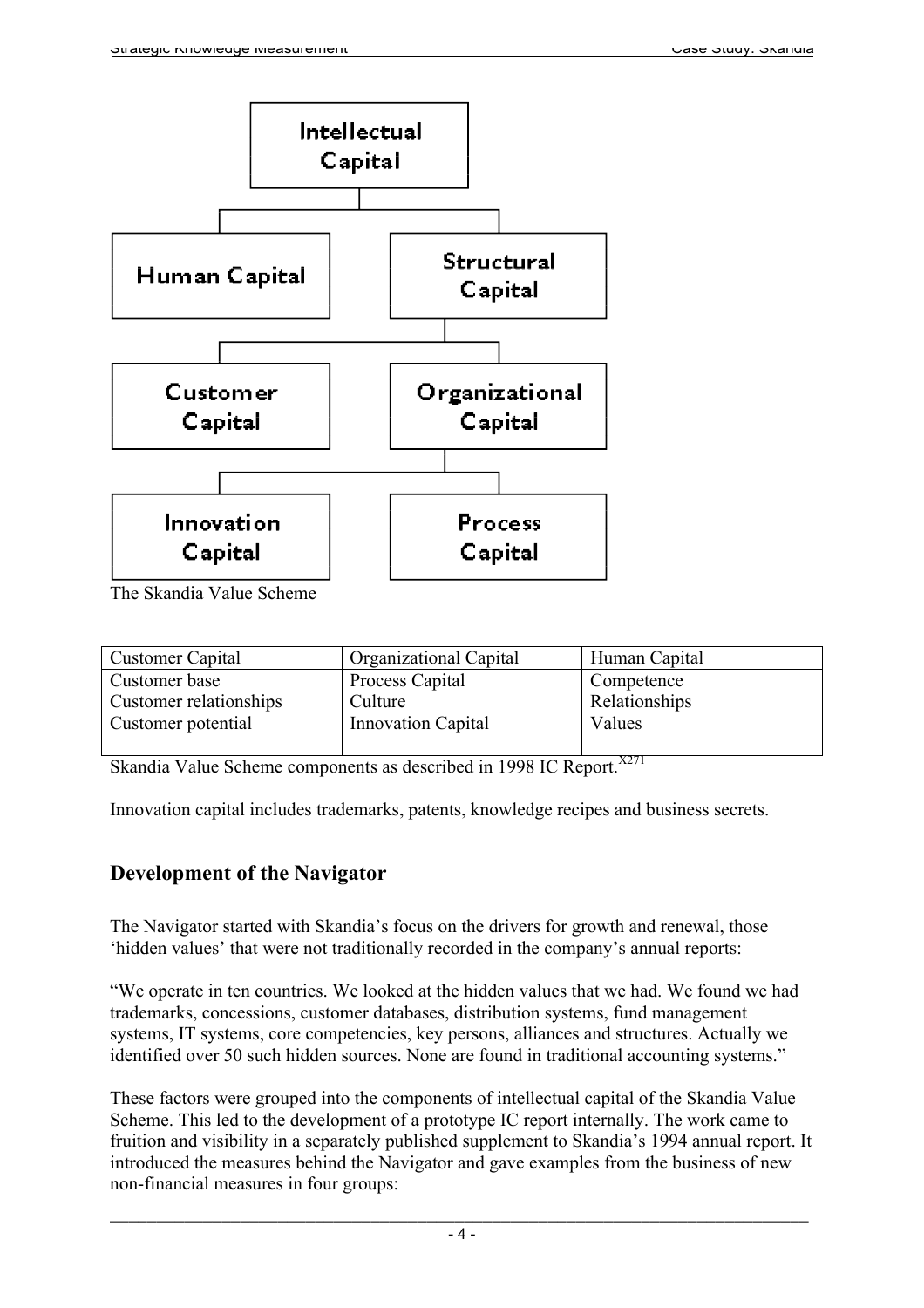- customer focus
- process focus
- human focus
- renewal and development focus.

From then until 1998, annual and interim (half yearly) reports have had an 'intellectual capital' supplement covering each of the areas of the Navigator in turn and in more detail.<sup>X78</sup>

| <b>Date</b>  | <b>Supplement and Contents</b>                                                        |  |  |  |  |
|--------------|---------------------------------------------------------------------------------------|--|--|--|--|
| 1994         | Visualizing Intellectual Capital at Skandia                                           |  |  |  |  |
| 1995 Interim | Renewal and Development                                                               |  |  |  |  |
| 1995 Annual  | Value Creating Processes – customer relationships, risk management,                   |  |  |  |  |
|              | competency centres, learning processes, core competencies, organizational             |  |  |  |  |
|              | capital                                                                               |  |  |  |  |
| 1996 Interim | Power of Innovation – innovation for growth, creative processes, Skandia              |  |  |  |  |
|              | <b>Future centres</b>                                                                 |  |  |  |  |
| 1996 Annual  | Customer Value – customer capital, competence perspective, rewarding                  |  |  |  |  |
|              | relationships, customer base and potential, value-creating relationships              |  |  |  |  |
| 1997 Interim | Intelligent Enterprising – innovation explosion, identity, recipe for                 |  |  |  |  |
|              | navigation, knowledge recipe, knowledge systems for customer service,                 |  |  |  |  |
|              | knowledge exchange, virtual intelligence, the IC Index <sup>TM</sup> , KenNet (an IT- |  |  |  |  |
|              | based knowledge network)                                                              |  |  |  |  |
| 1998 Annual  | Human Capital in Transformation – "IC the future – innovative                         |  |  |  |  |
|              | enterprising", human capital, knowledge sharing, individual navigator,                |  |  |  |  |
|              | assessing fund competence, health and human capital, knowledge café, the              |  |  |  |  |
|              | intelligence revolution.                                                              |  |  |  |  |

Each supplement also includes pages of Navigator results for key divisions. For example, the 1998 Intellectual Capital Supplement gives performance reports of the Navigator indicators for six Skandia companies: American Skandia, Dial, SkandiaBanken, SkandiaLink, Skandia Life UK Group and Skandia Real Estate. Below is an extract from the report of American Skandia.

#### **Skandia Navigator Report – American Skandia**

|                                 | 1997    | 1996    | 1995   |
|---------------------------------|---------|---------|--------|
| <b>FINANCIAL FOCUS</b>          |         |         |        |
| Return on capital employed %    | 21.9    | 27.1    | 28.7   |
| Operating result (MSEK)         | 1,027   | 579     | 355    |
| Value added/employee (SEK 000s) | 2,616   | 2,206   | 1,904  |
| <b>CUSTOMER FOCUS</b>           |         |         |        |
| Number of contracts             | 189,104 | 133,641 | 87,836 |
| Surrender ratio                 | 4.4%    | 4.4%    | 4.1%   |
| Points of sale                  | 45,881  | 33,287  | 18,012 |
| <b>HUMAN FOCUS</b>              |         |         |        |
| Number of full time employees   | 599     | 418     | 300    |
| Number of managers (total)      | 88      | 86      | 81     |
| Number of women managers        | 50      | 27      | 28     |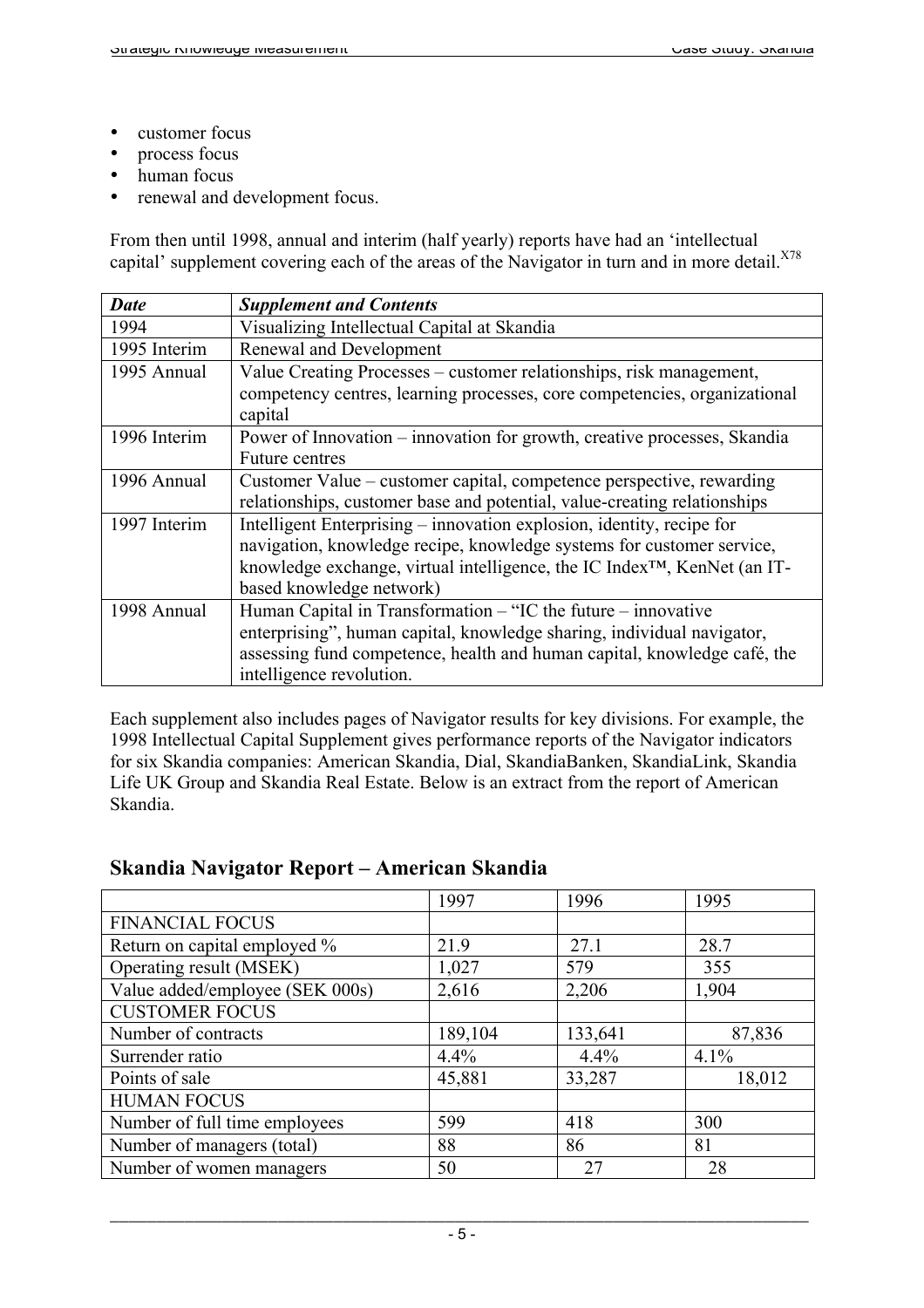| Training expense/employee (SEK 000s) | 2.5     | 15.4    | 2.5   |
|--------------------------------------|---------|---------|-------|
| PROCESS FOCUS                        |         |         |       |
| Number of contracts/employee         | 316     | 320     | 293   |
| Admin expense/gross premiums         | 3.5%    | 2.9%    | 3.3%  |
| IT expense/admin expense             | 8.1%    | 12.5%   | 13.1% |
| RENEWAL AND DEVELOPMENT              |         |         |       |
| <b>FOCUS</b>                         |         |         |       |
| Share of premiums from new launches  | $0.9\%$ | 23.7%   | 49.2% |
| Increase in net premiums written     | 31.9%   | 113.7%  | 29.9% |
| Development expenses/admin expense   | 9.5%    | $9.9\%$ | 10.1% |
| Share of staff $\leq 40$ years old   | 76%     | 78%     | 81%   |

Over time Skandia's IC reporting tools have evolved and it is always experimenting with new approaches, such as the IC Index<sup>TM</sup> (see below) and the use of an Individual Navigator focused on the knowledge, skills and capability of each individual.

Although intellectual capital supplements have not been published externally during the last few years, some key indicators, such as those for human capital are reported at a group level as part of its annual report. The company says that it remains committed to communication with investors and is taking a more holistic view of non-financial reporting. In 2001, it published its first Environment Report supplement, the culmination of two years work on developing a model to evaluate the impact of its investments from an environmental, ethical and social perspective. In his foreword, President and CEO Lars-Eric Patersson writes:

"A fair valuation of a company in today's knowledge-intensive business environment demands a detailed understanding of all its activities. This analysis must include more than just the financial value. A commitment to sustainable development, which includes aspects such as the environment, ethics and corporate social responsibility, must also be accounted for in order to present a more accurate picture of the company's future value."

It reports on indicators such as car and air distances travelled by employees, electricity, paper and water consumption. As it move to sustainability reporting intellectual capital will be one of three headings under sustainability: the others are environment and social responsibility.

### **The Navigator as a Management Tool**

However, the Navigator is not simply an external reporting device. Its full title is The Skandia Navigator Management and Reporting Model. Indeed its title derives from the notion that such reporting can help guide managers into the future. It is seen as way of visualizing critical success factors and making them visible. It is used to drive the business forward and provide a focus for management action. Skandia's literature makes an important point about its operation:

"In order for the Navigator to work, the indicators must be easy to define, measure, understand and communicate. They must be clear-cut, that is, they should measure what's important."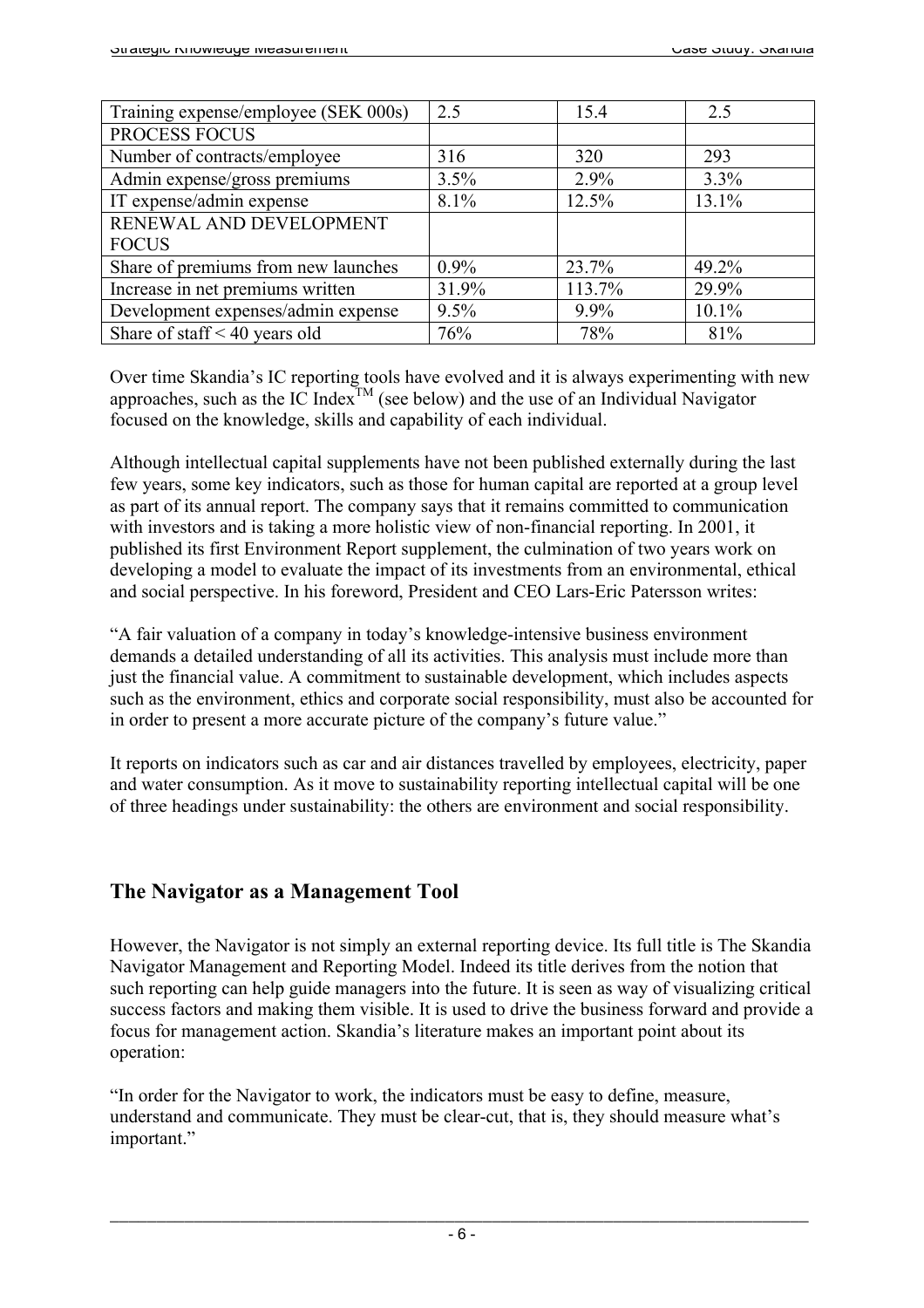It also helps to clarify the difference between human and structural capital, and achieve a sensible balance between the two.

Edvinsson stresses that a tool such as the Navigator takes several years to develop and apply in a given organization. In Skandia's case, the first stage was gaining the acceptance of the notion of measuring intellectual capital. The second stage was the development of appropriate metrics for the business unit selected for a pilot. The third, and most difficult stage, was gaining commitment from senior management to apply it throughout the whole organization. He says:

"The sheer time it takes to develop effective measures for intangible assets is a huge challenge. You need at least one accounting cycle to get the numbers, then another two cycles to get comparison data, then another cycle after that to get a complete picture of position, direction and speed. And by then you have realized that some of your measures need to be refined somewhat and new ones added, so it takes another six- year cycle to put those in place."

Today, each business unit creates indicators or intellectual capital indices that are critical to the development business. By concentrating on intellectual capital indicators and grouping those from several businesses, top management are provided with a focus for managing development for the future. The following examples illustrate this in different facets of the business:

- Satisfied Customer Index and Customer Loyalty Measures. In one commercial division in Norway over 7000 customers were surveyed and their views on products and satisfaction obtained. This resulted in the initiation of a quality assurance project, with expected outcome of even more customer loyalty. Customer measures also included telephone accessibility and policies not surrounded.
- Quality in IT Systems. In Skandia information services unit, an important process measure is that of functions points per employee-month. The function point measure, developed by IBM, is an indicator of the complexity of a system. The measure therefore gives an indicator of programmer productivity. Human measures are number of training hours, and an employee's 'empowerment index'.
- Renewal through competence and market development. In SkandiaBanken Fonder, a company with only 15 employees, but one that manages 18 investment funds, renewal measures include competence development expense per employee and marketing expenditure per customer, as well as a satisfied employee index.

Each of these are examples of where an indicator helps managers to identify critical valuecreating work processes. It is used as both a long-term and short-term development tool. An indication of Skandia's awareness of intangibles is that in several parts of the company many of the factors in the Navigator were already being monitored. Thus the savings unit of Skandia Norden, a company started in 1990, realized from the outset the need for systematization of processes so that it could grow and adapt fast without compromising quality. In 1992, they developed the 'F-LINK' index, that included factors considered to contribute most to market success – satisfied customers, satisfied salespersons, motivated and competent staff, quality assured and effective administration. The index was used to identify problem areas and to guide employee development and reward systems. It is also used during employee induction to highlight what the business views as critical success factors. F-LINK has now been incorporated as part of this division's Navigator.